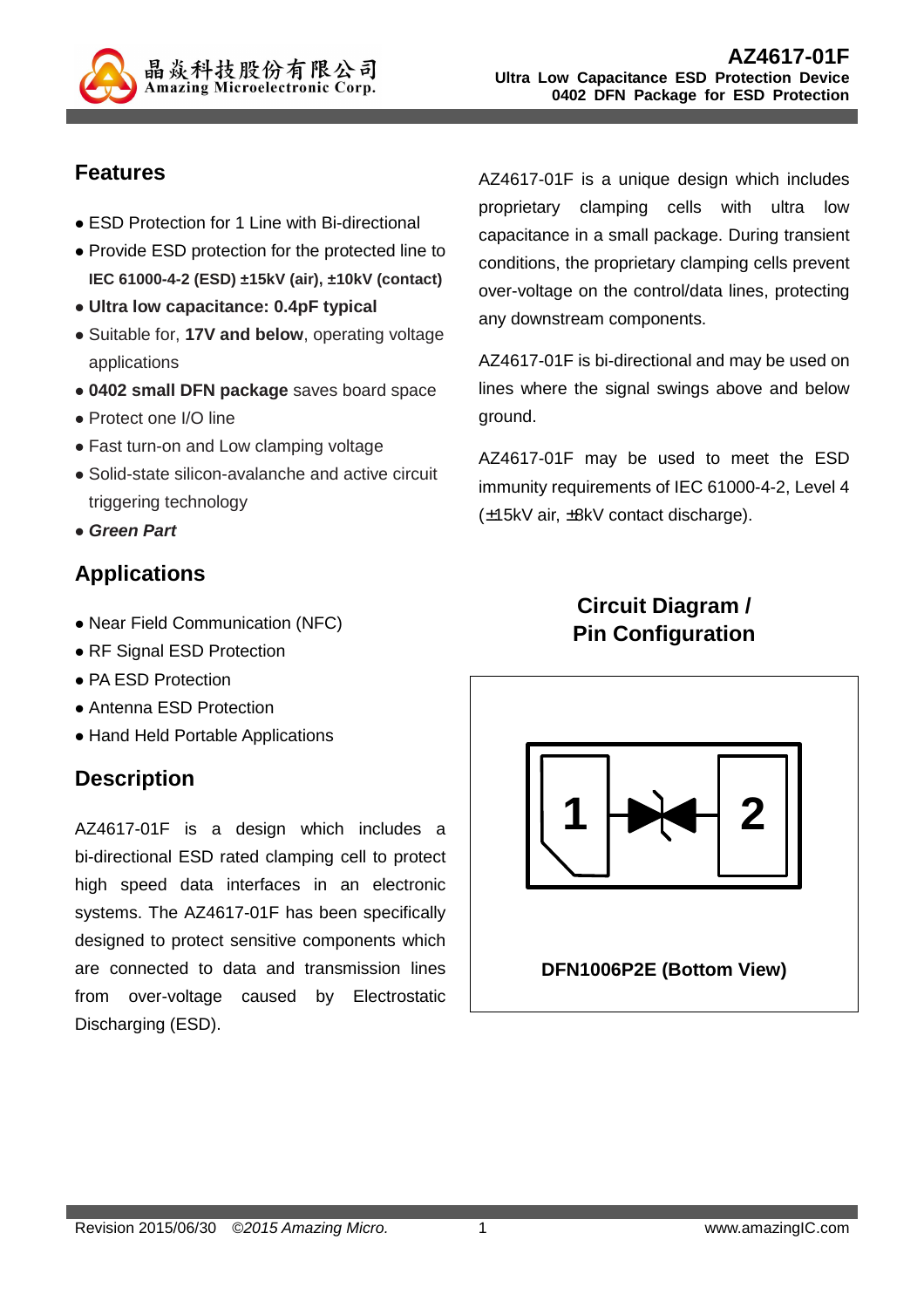

## **SPECIFICATIONS**

| <b>ABSOLUTE MAXIMUM RATINGS</b>   |                              |                 |              |
|-----------------------------------|------------------------------|-----------------|--------------|
| <b>PARAMETER</b>                  | <b>SYMBOL</b>                | <b>RATING</b>   | <b>UNITS</b> |
| Operating DC Voltage (I/O to GND) | $V_{DC}$                     | ±18             | V            |
| ESD per IEC 61000-4-2 (Air)       |                              | ±15             | kV           |
| ESD per IEC 61000-4-2 (Contact)   | V <sub>ESD</sub>             | ±10             | kV           |
| <b>Lead Soldering Temperature</b> | $\mathsf{T}_{\mathsf{SOL}}$  | 260 (10 sec.)   | $^{\circ}C$  |
| <b>Operating Temperature</b>      | ${\mathsf T}_{\mathsf {OP}}$ | $-40$ to $+85$  | $^{\circ}C$  |
| Storage Temperature               | $\mathsf{T}_{\text{STO}}$    | $-55$ to $+150$ | $^{\circ}C$  |

| <b>ELECTRICAL CHARACTERISTICS</b>           |                         |                                                                               |      |            |            |              |
|---------------------------------------------|-------------------------|-------------------------------------------------------------------------------|------|------------|------------|--------------|
| <b>PARAMETER</b>                            | <b>SYMBOL</b>           | <b>CONDITIONS</b><br><b>MINI</b>                                              |      | <b>TYP</b> | <b>MAX</b> | <b>UNITS</b> |
| Stand-Off Voltage                           | <b>V</b> <sub>RWM</sub> | T=25 $\mathrm{^{\circ}C}$ ,<br>I/O to GND, or GND to I/O.                     |      |            | 17         | $\vee$       |
| Leakage Current                             | $I_{\text{Leak}}$       | $V_{RWM}$ = 17V, T=25 <sup>o</sup> C,<br>I/O to GND, or GND to I/O.           |      |            | 0.5        | μA           |
| <b>Breakdown</b><br>Voltage                 | $V_{BV}$                | $I_{\rm BV}$ = 1mA, T=25 °C,<br>I/O to GND, or GND to I/O.                    | 18.7 |            |            | $\vee$       |
| <b>ESD Clamping</b><br>Voltage              | $V_{\text{clamp}}$      | IEC 61000-4-2, 6kV<br>Contact mode, T=25 °C,<br>I/O to GND, or GND to I/O.    |      | 38         |            | V            |
| <b>ESD Dynamic</b><br>Turn-on<br>Resistance | $R_{\text{dynamic}}$    | IEC 61000-4-2, 0~6kV,<br>Contact mode, T=25 °C,<br>I/O to GND, or GND to I/O. |      | 1.0        |            | $\Omega$     |
| Input Capacitance                           | $C_{IN}$                | $V_R = 0V$ , f = 1MHz,<br>T=25 $\degree$ C, I/O to GND.                       |      | 0.4        | 0.55       | рF           |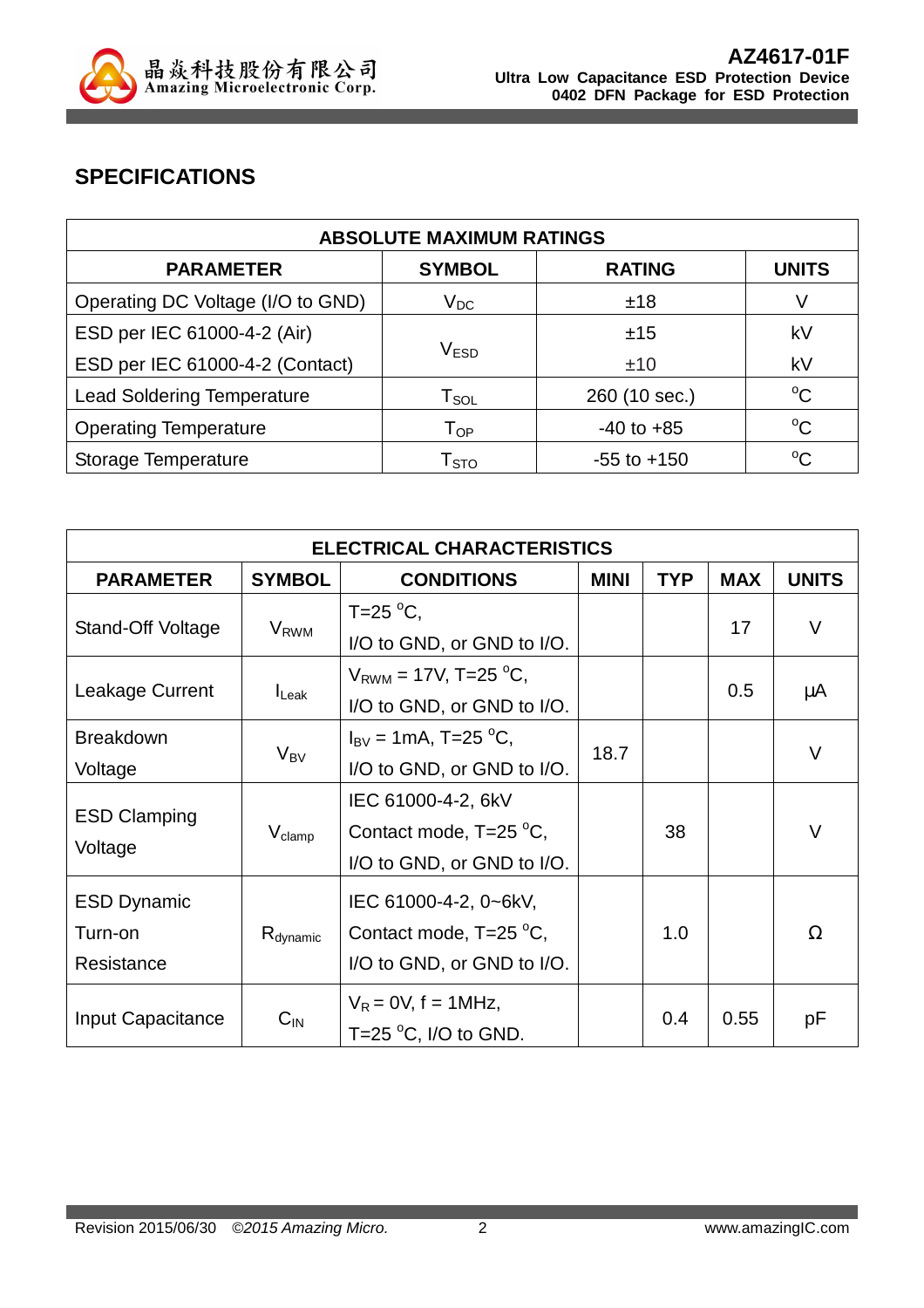

# **Typical Characteristics**

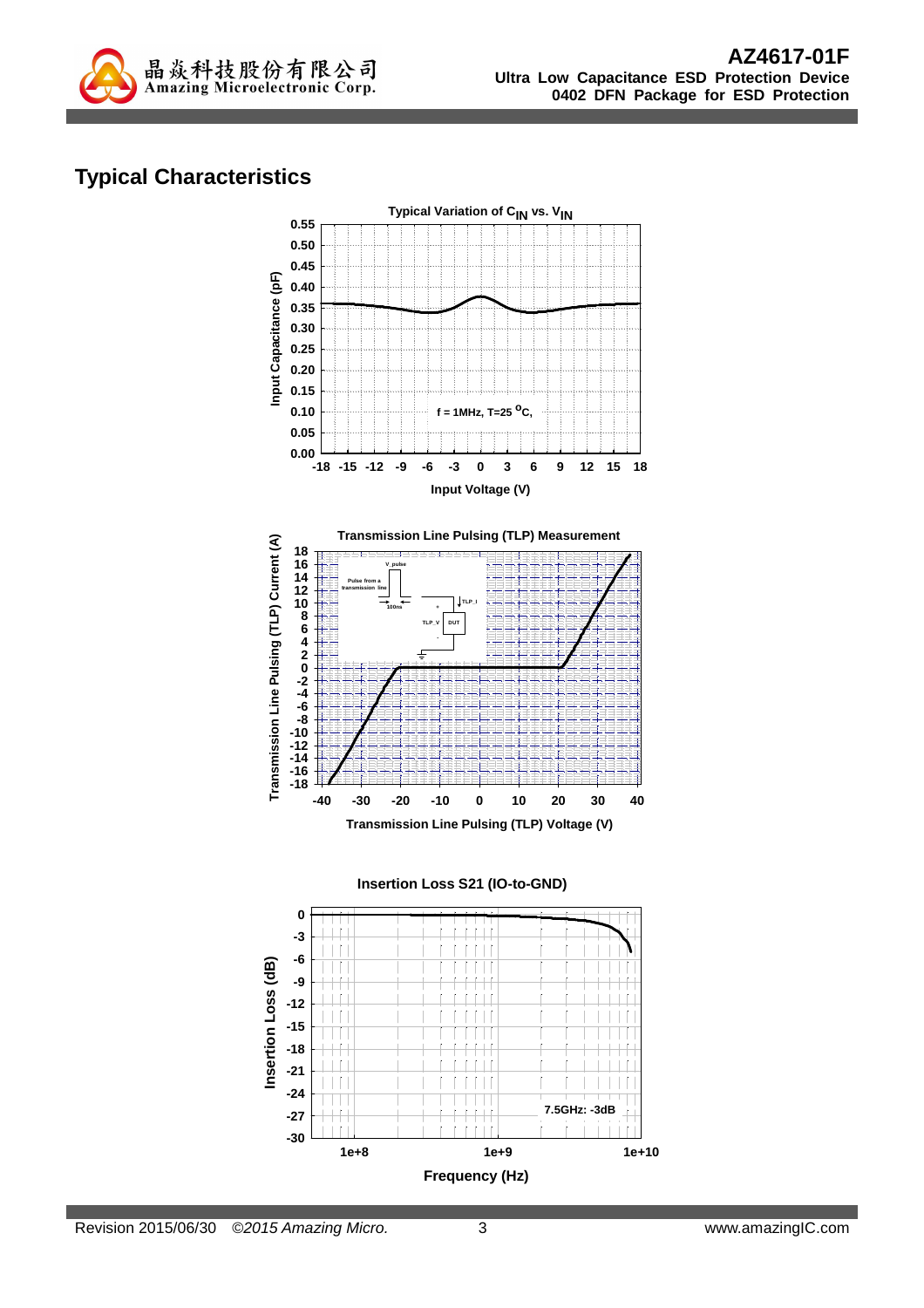

### **Applications Information**

The AZ4617-01F is designed to protect one line against System ESD pulse by clamping it to an acceptable reference. It provides bi-directional protection.

The usage of the AZ4617-01F is shown in Fig. 1. Protected line, such as data line, control line, or power line, is connected at pin 1. The pin 2 is connected to a ground plane on the board. In order to minimize parasitic inductance in the board traces, all path lengths connected to the pins of AZ4617-01F should be kept as short as possible.

In order to obtain enough suppression of ESD induced transient, good circuit board is critical. Thus, the following guidelines are recommended:

- Minimize the path length between the protected lines and the AZ4617-01F.
- Place the AZ4617-01F near the input terminals or connectors to restrict transient coupling.
- The ESD current return path to ground should be kept as short as possible.
- Use ground planes whenever possible.
- NEVER route critical signals near board edges and near the lines which the ESD transient easily injects to.

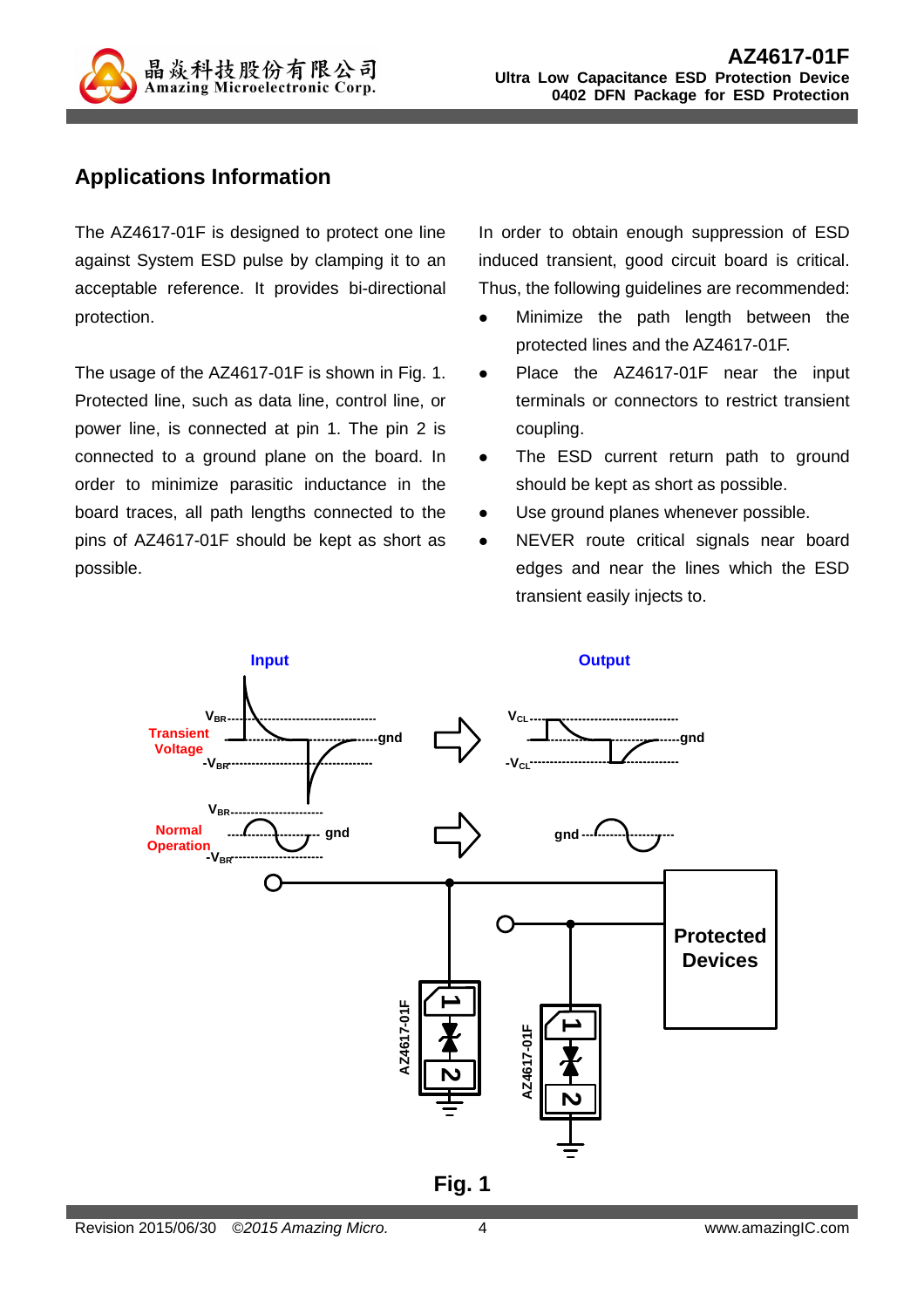

Fig. 2 shows another simplified example of using AZ4617-01F to protect the control line, high speed data line, and power line from ESD transient stress.



**Fig. 2**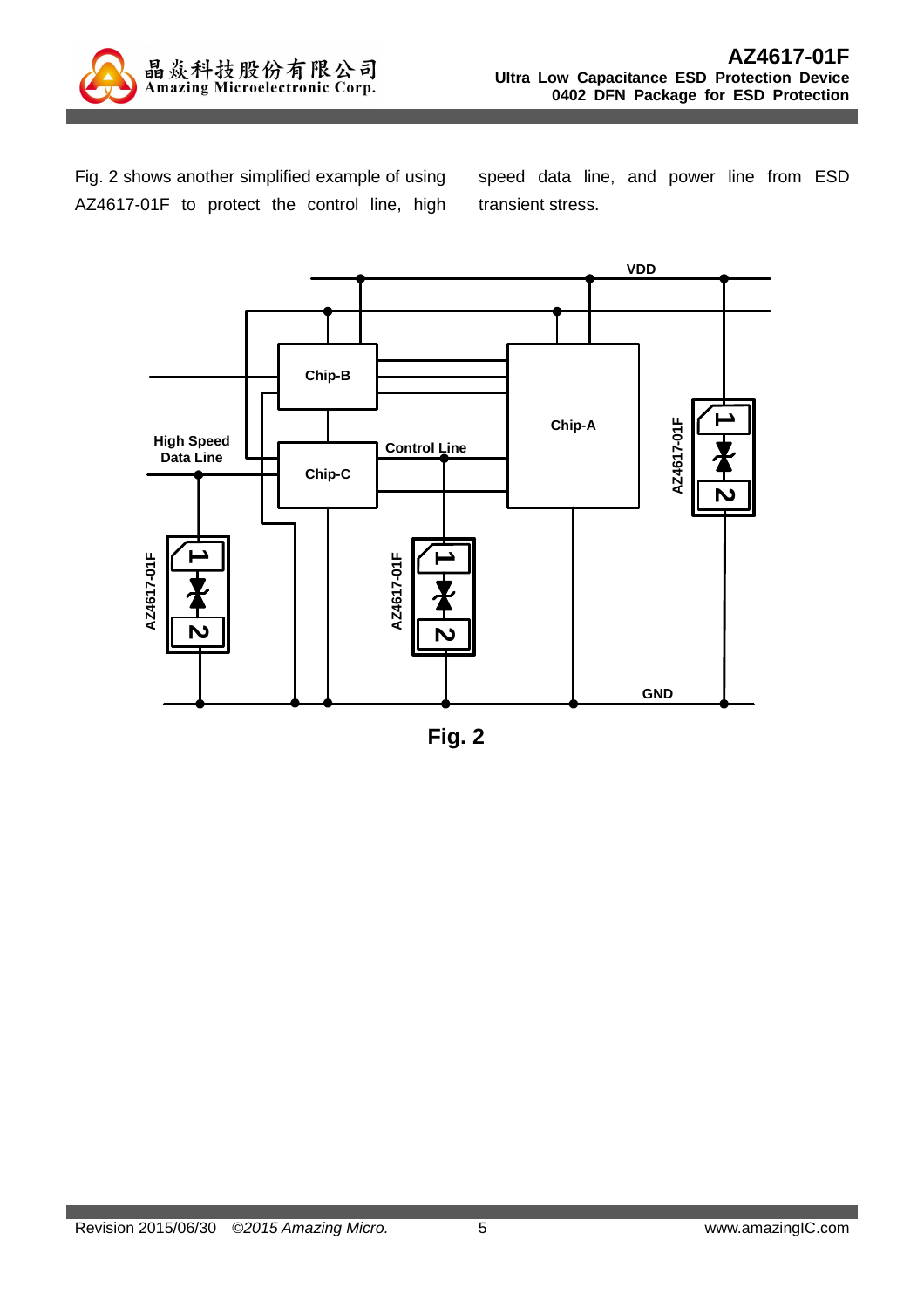

#### **Mechanical Details**



| <b>Symbol</b> |      | <b>Millimeters</b> | <b>Inches</b> |       |  |  |
|---------------|------|--------------------|---------------|-------|--|--|
|               | min  | max                | min           | max   |  |  |
| A             | 0.95 | 1.05               | 0.037         | 0.041 |  |  |
| в             | 0.55 | 0.65               | 0.022         | 0.026 |  |  |
| C             | 0.45 | 0.60               | 0.018         | 0.024 |  |  |
| D             | 0.45 |                    |               | 0.018 |  |  |
| Е             | 0.20 | 0.30               | 0.008         | 0.012 |  |  |
| F             | 0.45 | 0.55               | 0.018         | 0.022 |  |  |



#### **(Unit: mm)**

This LAND LAYOUT is for reference purposes only. Please consult your manufacturing partners to ensure your company's PCB design guidelines are met.

# **MARKING CODE**

Notes:

**LAND LAYOUT** 



**Top View** 

| <b>Part Number</b> | <b>Marking Code</b> |
|--------------------|---------------------|
| AZ4617-01F         |                     |
| (Green part)       |                     |

Note. Green means Pb-free, RoHS, and Halogen free compliant.